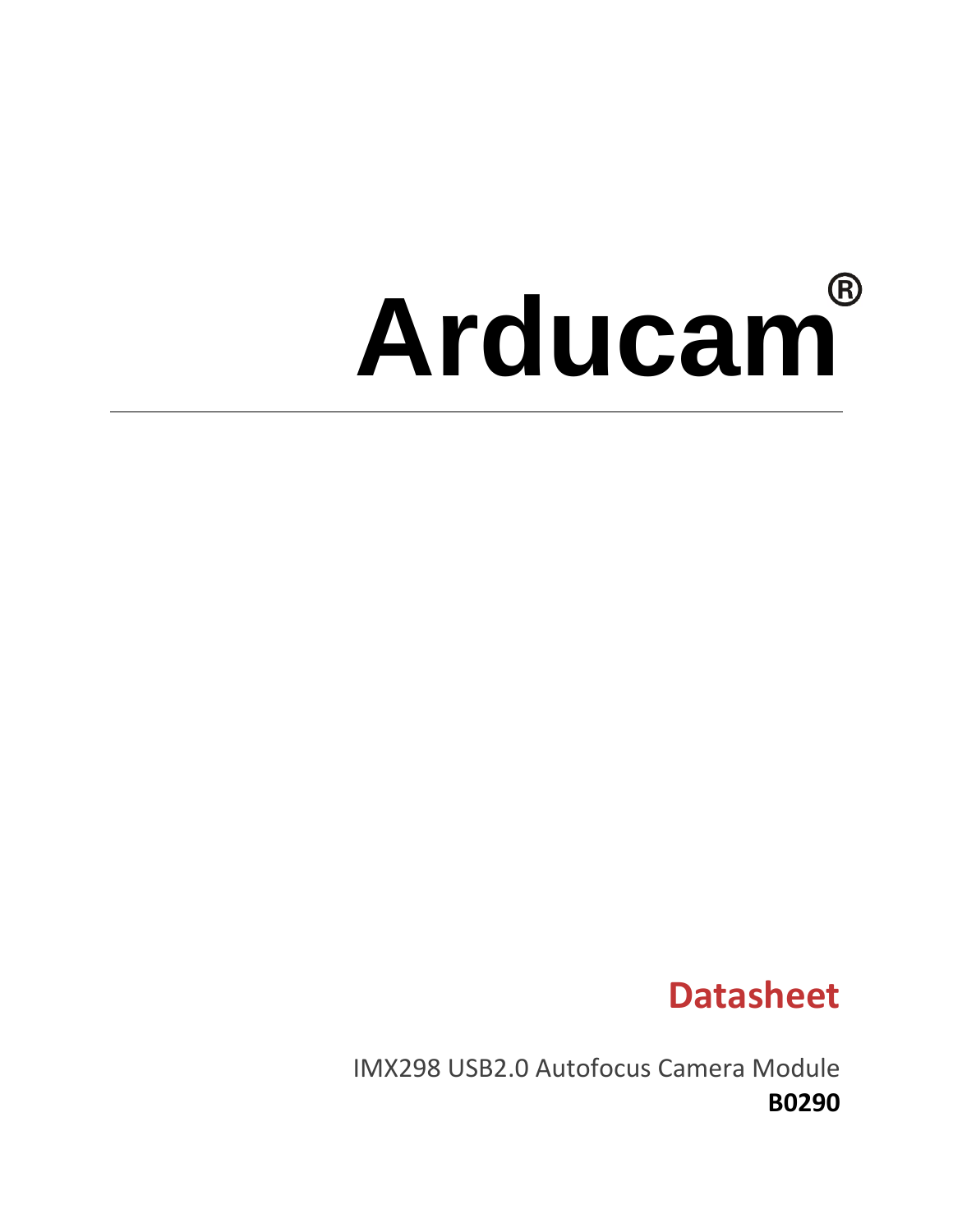B0290 Datasheet Proprietary to Arducam

## **CONTENT**

- 1. Purpose
- 2. Effect
- 3. Technical parameters
- 4. Board Dimension Diagram
- 5. Imaging
- 6. Camera Parameters Interface
- 7. Function Inspection Criteria
- 8. Visual inspection criteria
- 9. Reliability Test
- 10. Packaging requirements
- 11. Other

| Version | Compile | <b>Auditing</b> | Authorize | <b>DATE</b> |
|---------|---------|-----------------|-----------|-------------|
| V1.0    | Bin L   | Kai Z           | Lee J     | 28.12.2020  |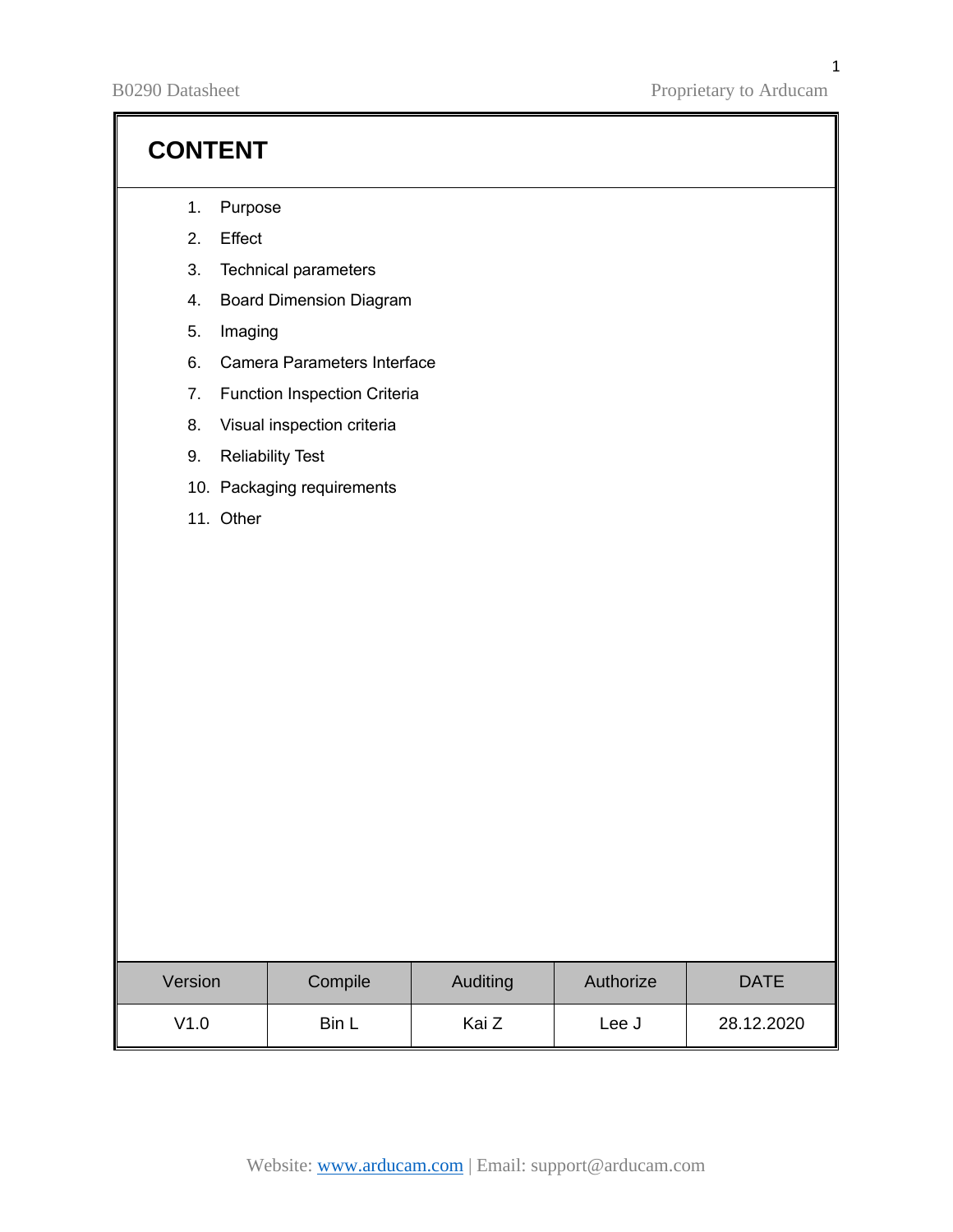2

## **1. Purpose**

In order to fully describe the technical specifications referred to in technical cooperation, it usually needs to be expressed by a complete set of documents. As part of this, this datasheet specifies the specific technical specifications that a camera module should meet and is binding on this model.

## **2. Efficacity**

This datasheet shall prevail if this it's inconsistent with the specifications in the general technical specifications of such goods.

| <b>Items</b>                | <b>Parameters</b>                                                                                                          |  |
|-----------------------------|----------------------------------------------------------------------------------------------------------------------------|--|
| <b>Sensor</b>               | <b>IMX298</b>                                                                                                              |  |
| <b>Optical Size</b>         | $1/2.8$ inch                                                                                                               |  |
| <b>Resolution</b>           | 16MP 4656H x 3496V                                                                                                         |  |
| <b>Data Format</b>          | MJPG/YUY2                                                                                                                  |  |
| <b>Pixel Size</b>           | $1.12 \mu m \times 1.12 \mu m$                                                                                             |  |
| <b>Field of View (FOV)</b>  | $60^{\circ}$ (H)                                                                                                           |  |
| Lens                        | Focusing Range: 100mm to infinity                                                                                          |  |
|                             | IR Sensitivity: Built-in IR filter, visible light only                                                                     |  |
| <b>Frame Rate</b>           | MJPG: 10fps@4656x3496/4160x3120/3264x2448/2592x1944;<br>30fps@2320x1744/1080P/720;<br>YUY2: 10fps@1024x768/800x600/640x480 |  |
| <b>Auto Control</b>         | Brightness, Contrast, Saturation, Sharpness, Gamma, White<br>balance                                                       |  |
| <b>Input Voltage</b>        | DC <sub>5V</sub>                                                                                                           |  |
| <b>Working Current</b>      | MAX 200mA                                                                                                                  |  |
| <b>Operating Temp.</b>      | -4°F~158°F (-20°C~+70°C)                                                                                                   |  |
| <b>Cable Length</b>         | Default 1M, optional 2M, 3M, 5M                                                                                            |  |
| <b>System Compatibility</b> | Windows, Linux, Mac, and OS with UVC driver                                                                                |  |
| <b>Connector No.</b>        | $ZHR-4$                                                                                                                    |  |
| <b>Dimension</b>            | 38mmx38mm                                                                                                                  |  |
| <b>Hole Pitch</b>           | Compatible with 34mmx34mm, 28mmx28mm                                                                                       |  |

## **3. Technical Parameters**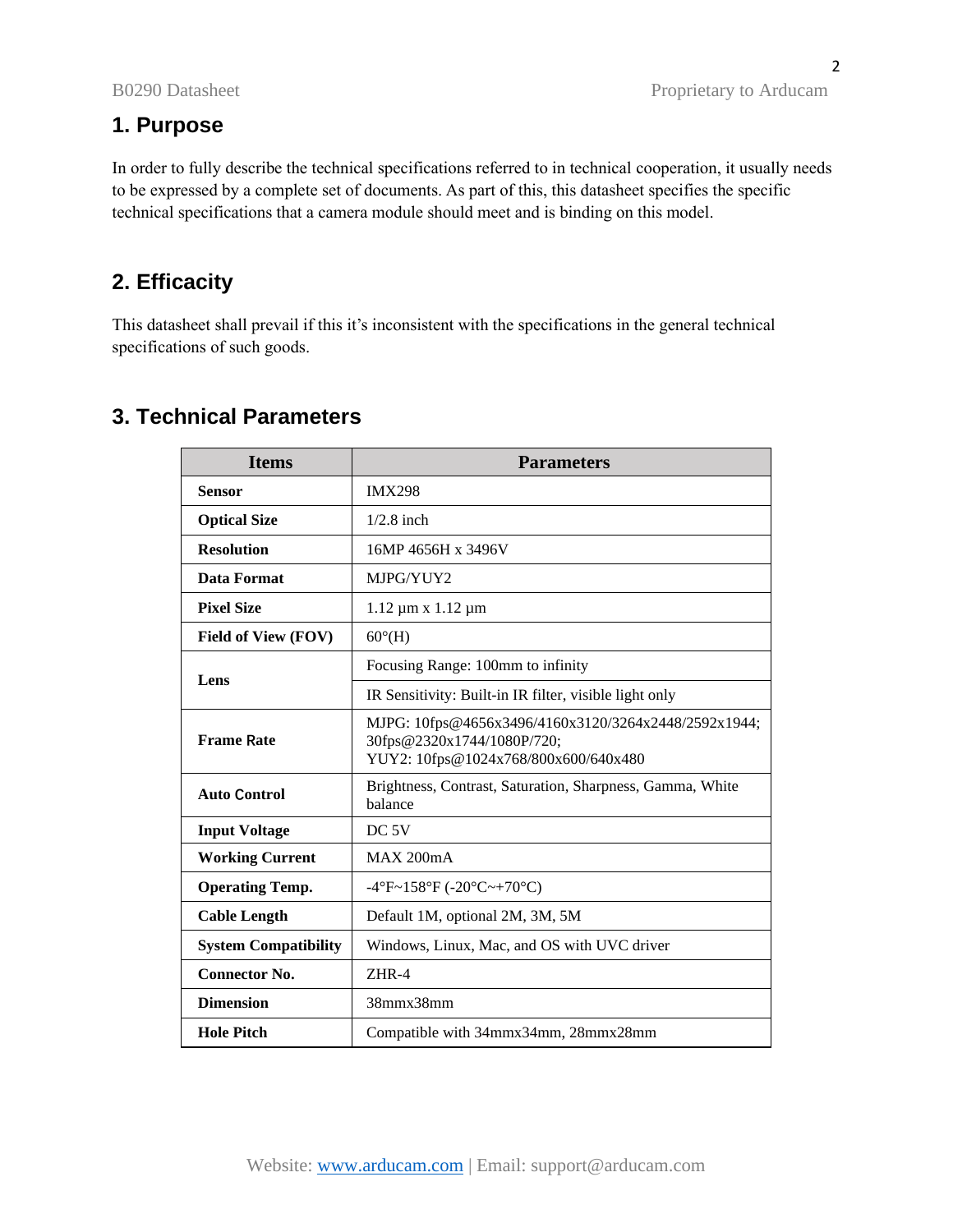## **4. Board Dimension Diagram**



## **5. Imaging**



Unit: mm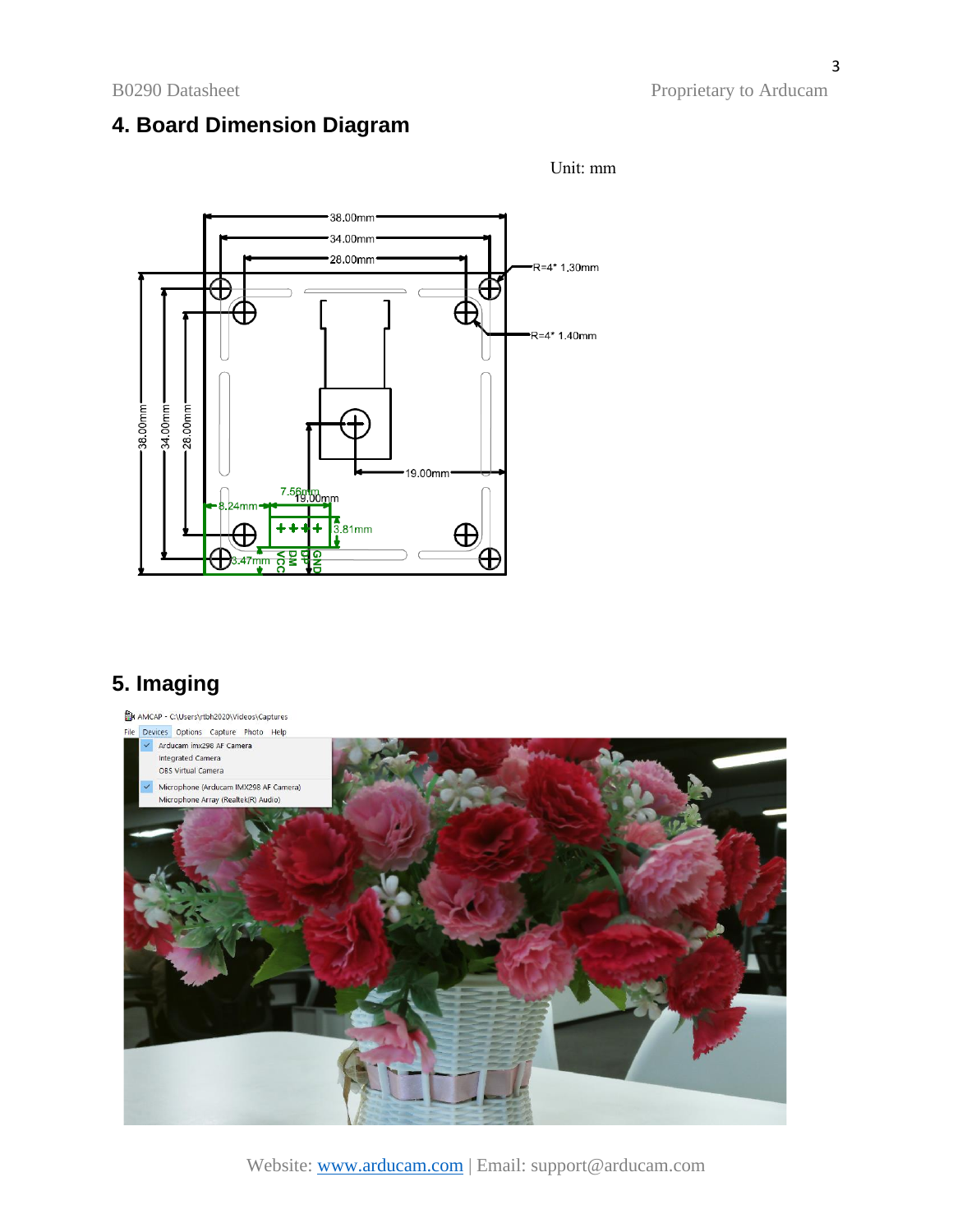## **6. Camera Parameters Interface**

| - Video Proc Amp                                                                                                                                                                                                                          |                                                                                              | - Camera Control                                                                                                                                                                                                                |       |
|-------------------------------------------------------------------------------------------------------------------------------------------------------------------------------------------------------------------------------------------|----------------------------------------------------------------------------------------------|---------------------------------------------------------------------------------------------------------------------------------------------------------------------------------------------------------------------------------|-------|
| Properties                                                                                                                                                                                                                                | $\times$                                                                                     | Properties                                                                                                                                                                                                                      | ×     |
| Video Proc Amp   Camera Control  <br><b>Brightness</b><br>Contrast<br>Hue<br>Saturation<br>Sharpness<br>Gamma<br>White Balance<br><b>Backlight Comp</b><br>Gain<br>PowerLine Frequency<br>ColorEnable $\Box$<br>(Anti Flicker)<br>Default | Auto<br>0<br>32<br>$\mathbf{0}$<br>64<br>з<br>100<br>4600<br>⊽<br>0<br>$60$ Hz $\rightarrow$ | Video Proc Amp Camera Control<br>Auto<br>Zoom<br>г<br>Focus<br>100<br>⊽<br>Exposure<br>$-6$<br>$\overline{\mathbf{v}}$<br>Aperture<br>(Iris)<br>Pan<br>Tilt<br>Roll<br>┍<br>Low Light $\overline{V}$<br>Compensation<br>Default |       |
| OK                                                                                                                                                                                                                                        | Cancel<br>Apply                                                                              | OK<br>Cancel                                                                                                                                                                                                                    | Apply |

## **- Video Capture Pin**

| Properties                                                                                                                                                                                                                                                             | $\times$<br>Properties<br>$\times$                                                                                                                                                                                               |  |
|------------------------------------------------------------------------------------------------------------------------------------------------------------------------------------------------------------------------------------------------------------------------|----------------------------------------------------------------------------------------------------------------------------------------------------------------------------------------------------------------------------------|--|
| Stream Format<br>– Video Format<br>Compression<br>Video Standard:<br>None<br>I Frame Interval:<br>Frame Rate:<br>10.000<br>$\overline{\phantom{a}}$<br>Flip Horizontal: $\Box$ Snap Shot<br>A.<br>P Frame Interval:<br>$\overline{\psi}$<br>Color Space / Compression: | Stream Format<br>– Video Format<br>Compression<br>Video Standard:<br>None<br>I Frame Interval:<br>Frame Rate:<br>30.000<br>Flip Horizontal: $\Box$ Snap Shot<br>P Frame Interval:<br>$\frac{1}{x}$<br>Color Space / Compression: |  |
| MJPG<br>$\blacktriangledown$<br>Quality:<br>Output Size:<br>4656 x 3496 (defau –<br>4656 x 3496 (defaul $\land$<br>640 x 480<br>OK<br>Cancel<br>Apply<br>800 x 600                                                                                                     | <b>MJPG</b><br>Quality:<br>Output S MJPG<br>YUY2<br>1920 x 1080<br>$\overline{\phantom{a}}$                                                                                                                                      |  |
| 1024 x 768<br>1280 x 720<br>1280 x 960<br>1600 x 1200                                                                                                                                                                                                                  | OK<br>Cancel<br>Apply                                                                                                                                                                                                            |  |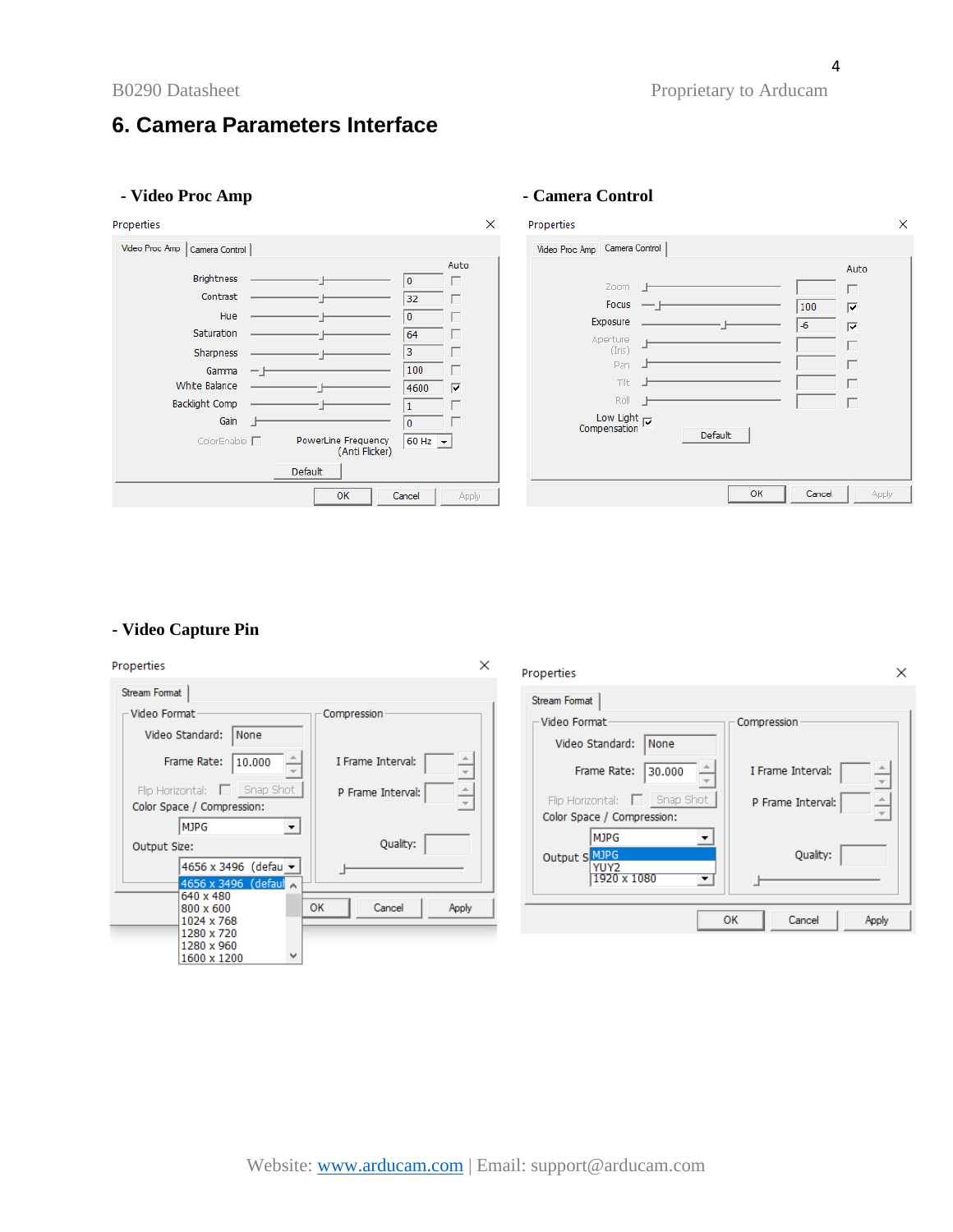## **7. Function Inspection Criteria**

### **7.1 Function definition:**

Camera module electrical performance and image quality.

### **7.2 Inspection methods**

- ⚫ Staff: Visual inspection personnel need to be trained and have normal color recognition ability. Their vision should be above 1.0 (or more than 1.0 after correction is acceptable), and their color discrimination ability can pass standard tests.
- Tool: Connect the computer, inspect images with Amcap software.
- Distance and Time

Observation distance: 30~55cm

Observation time for each surface: 3~5seconds

⚫ Inspection condition: Visual inspection should be performed under unobtrusive fluorescent lamps, and its minimum illumination should be above 100 feet of candlelight, or 60W fluorescent lamps, inspected at 1.5m distance.

### **7.3 Accept criteria**

- ⚫ The image has no mess, color screen and discoloration.
- ⚫ There is no white spot, black spot, dirt or dark angle in the image.
- ⚫ The image is same clear on all corners

## **8. Visual Inspection Criteria**

### **8.1 The definition of the appearance**

Camera module appearance.

#### **8.2 Test methods**

- ⚫ Staff: Visual inspection personnel need to be trained and have normal color recognition ability. Their vision should be above 1.0 (or more than 1.0 after correction is acceptable), and their color discrimination ability can pass standard tests.
- Distance and Time

Observation distance: 50~75cm,

Observation time for each surface: 3~5seconds

⚫ Inspection condition: Visual inspection should be performed under unobtrusive fluorescent lamps, and its minimum illumination should be above 100 feet of candlelight, or 60W fluorescent lamps,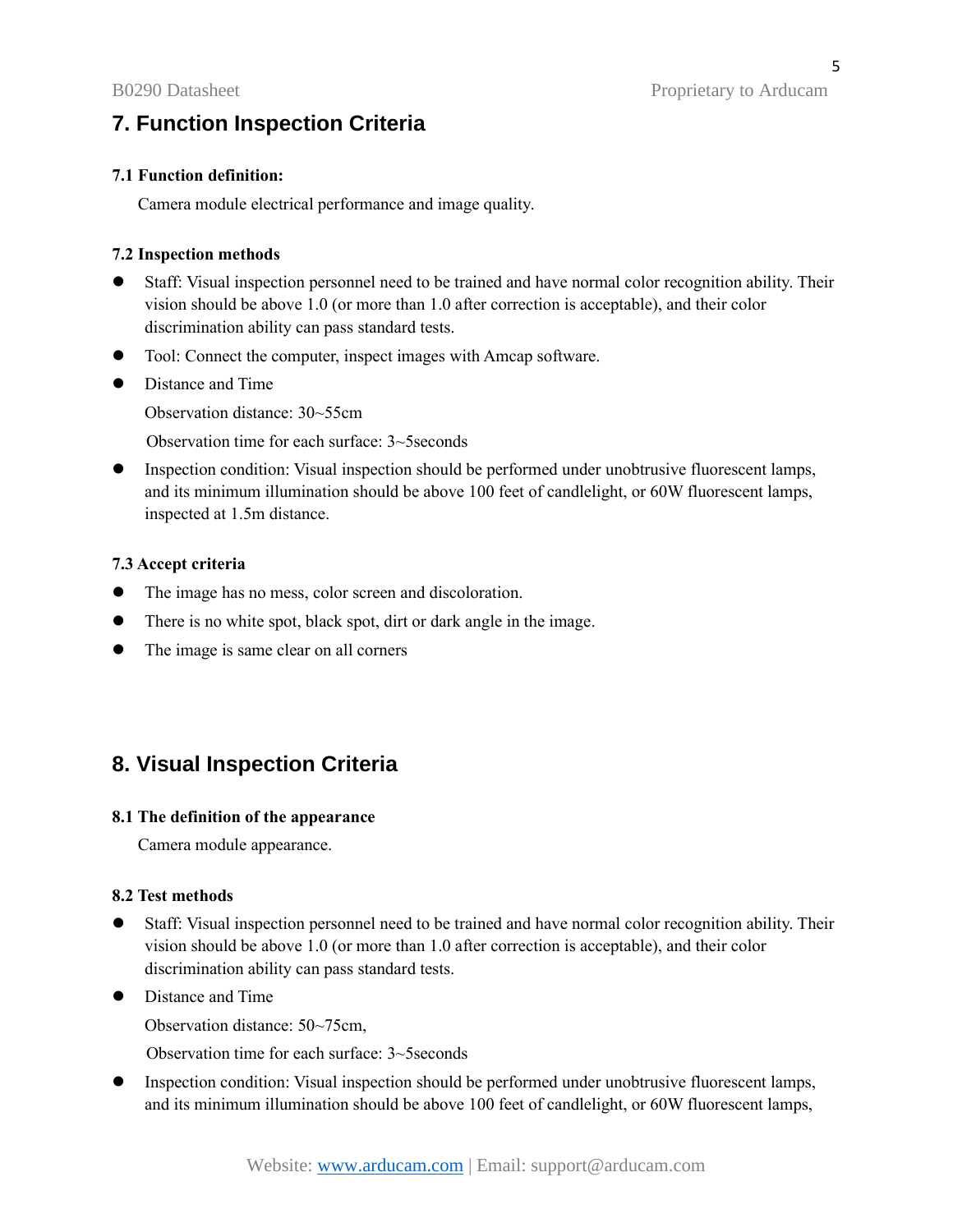inspected at 1.5m distance.

 $\bullet$  Observation angle: Observation angle between  $40^{\circ}$  ~50°.

### **8.3 Accept criteria**

- ⚫ Cleanliness: Parts must be free of stains, dust, grease, and other stains. Smudges due to transportation materials are acceptable if they can be blown away or wiped off.
- ⚫ Assembly surface: The parts to be assembled should avoid scratches, gouges, dents, bends, cracks, indentations, abrasions or other defects caused by improper assembly.

## **9. Reliability Test**

| <b>Items</b>                                 | <b>Condition</b>                                 | <b>Specification</b> |  |
|----------------------------------------------|--------------------------------------------------|----------------------|--|
|                                              | Temp.: 80°C                                      | No abnormal          |  |
| <b>High Temperature Test</b>                 | Time: 96H                                        |                      |  |
| <b>Low Temperature Test</b>                  | Temp: $-20^{\circ}$ C                            | No abnormal          |  |
|                                              | Time: 96H                                        |                      |  |
|                                              | Temp: 60°C                                       | No abnormal          |  |
| <b>Humidity Test</b>                         | Humidity: 80-85%                                 |                      |  |
|                                              | Time: 24H                                        |                      |  |
| <b>Cable Tensile Strength</b><br><b>Test</b> | Loading weight: 4KG                              | No abnormal          |  |
|                                              | Time: $60s$                                      |                      |  |
|                                              | Hight: 60CM                                      | Electric normal      |  |
| <b>Drop Test</b>                             | Number of times: 10                              |                      |  |
|                                              | On the wood                                      |                      |  |
|                                              | Vibration machine vibration<br>frequency to 50Hz |                      |  |
| <b>Vibration Test</b>                        | Vibration amplitude:<br>1.5MM;                   | Electric normal      |  |
| <b>USB Connector</b>                         | Vibration time: 30 Minutes                       |                      |  |
|                                              | Number of times: 250                             | Electric normal      |  |